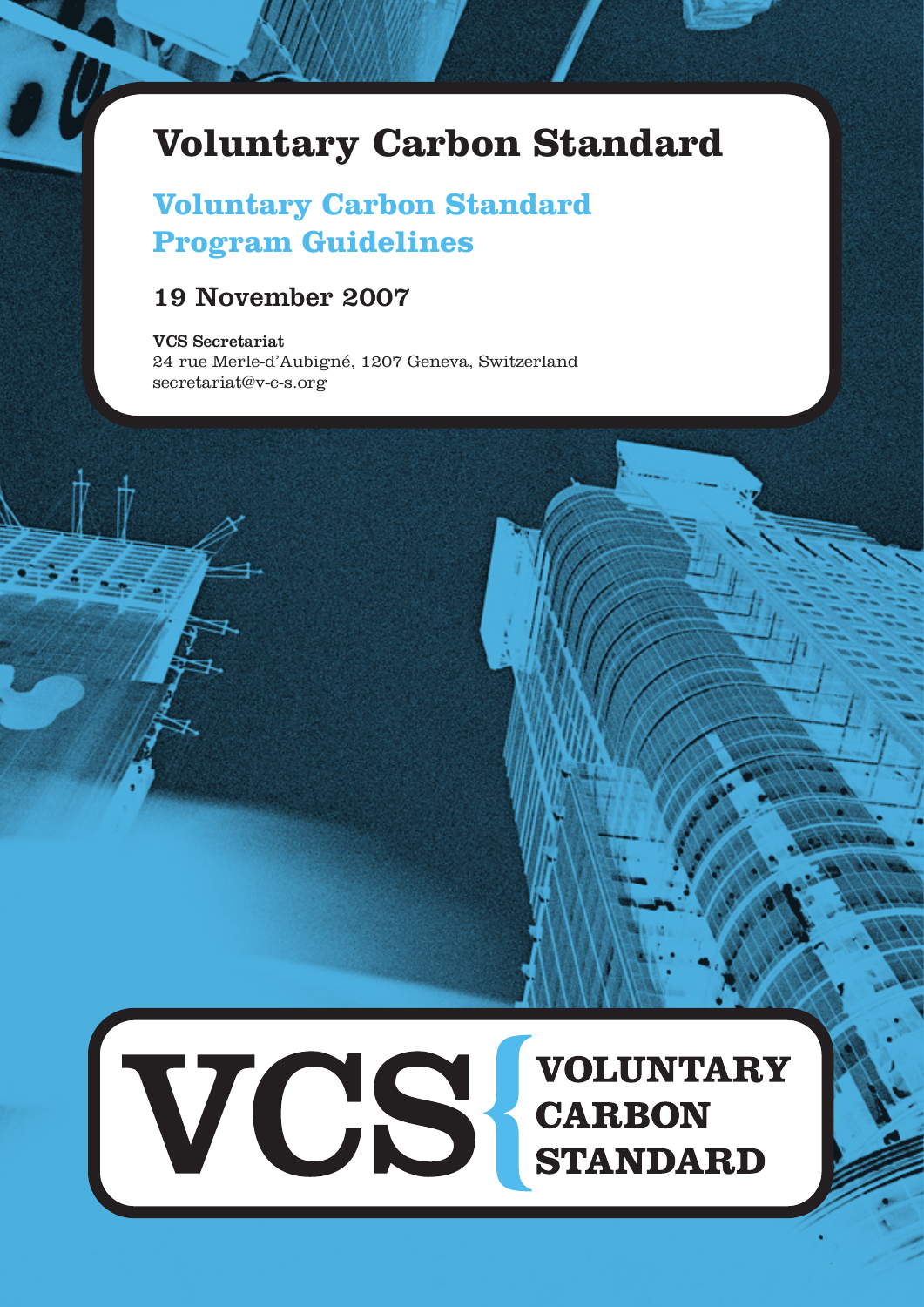## **Voluntary Carbon Standard Program Guidelines**

## 19 November 2007

## Contents

| 1                |      |                                                                              |  |
|------------------|------|------------------------------------------------------------------------------|--|
|                  | 1.1  |                                                                              |  |
|                  | 1.2  |                                                                              |  |
|                  | 1.3  |                                                                              |  |
|                  | 1.4  |                                                                              |  |
|                  | 1.5  |                                                                              |  |
| $\boldsymbol{2}$ |      |                                                                              |  |
|                  | 2.1  |                                                                              |  |
|                  | 2.2  |                                                                              |  |
| 3                |      |                                                                              |  |
|                  | 3.1  |                                                                              |  |
|                  | 3.2  |                                                                              |  |
|                  | 3.3  |                                                                              |  |
|                  | 3.4  |                                                                              |  |
|                  | 3.5  |                                                                              |  |
| 4                |      |                                                                              |  |
|                  | 4.1  |                                                                              |  |
|                  | 4.2  |                                                                              |  |
| 5                |      |                                                                              |  |
|                  | 5.1  | OPTION 1: Individual Validation and Verification of a GHG Project Activity 8 |  |
|                  | 5.2  |                                                                              |  |
| 6                |      |                                                                              |  |
|                  | 6.1  |                                                                              |  |
|                  | 6.2  |                                                                              |  |
| 7                |      |                                                                              |  |
| 8                |      |                                                                              |  |
|                  | 8.1  |                                                                              |  |
| 9                |      |                                                                              |  |
|                  | 9.1  |                                                                              |  |
| 10               |      |                                                                              |  |
|                  | 10.1 |                                                                              |  |
|                  | 10.2 |                                                                              |  |
|                  | 10.3 |                                                                              |  |
|                  | 10.4 |                                                                              |  |
| 11               |      |                                                                              |  |
|                  |      | Annex 1 - VCS Program Documentation Edition Updates11                        |  |
|                  |      |                                                                              |  |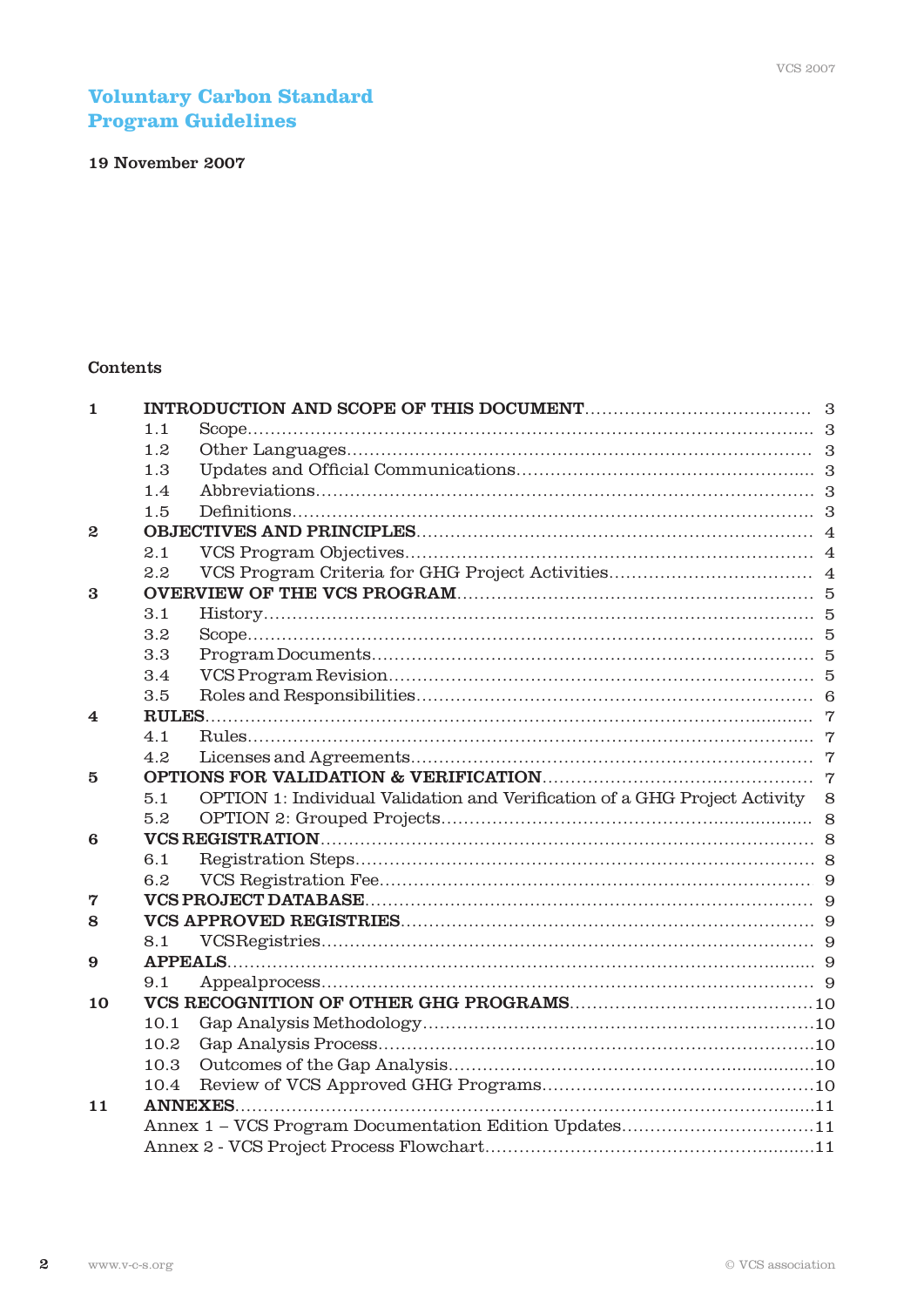## **1 INTRODUCTION AND SCOPE OF THIS DOCUMENT**

#### 1.1 Scope

This document provides an overview of the Voluntary Carbon Standard (VCS) Program (hereafter the "VCS Program") and describes the rules and procedures that regulate the operation of the VCS Program. Specifically, it defines the rules governing the interaction between the validators and verifiers, project developers, Voluntary Carbon Unit (VCU) buyers and traders, registries, GHG Programs seeking recognition by the VCS Program and the VCS Program Secretariat and its Board.

#### 1.2 Other Languages

The operating language of the VCS Program shall be English. The VCS Program documents may be translated into other languages to facilitate local approved use. However the English version of VCS Program documents shall take precedent over any foreign language translations and the interpretation of the English versions of the VCS Program documents shall supersede any other language versions.

#### 1.3 Updates and Official Communications

The VCS Association will issue edition updates to VCS Program documentation from time to time. Annex 1 to these Program Guidelines 2007 will be continually updated to contain the VCS Program documentation edition updates. These updates will be sent to all VCS Program approved validators and verifiers as official communications, and will form part of the normative document that must be followed (See normative document list at clause 3.3 below). Each update will state the dates that the updates come into force and the date that the previous edition becomes obsolete.

#### 1.4 Abbreviations

1.4.1 AFOLU Agriculture, Forestry and Other Land Use

1.4.2 TAG Technical Advisory Group

1.4.3 VCS 2007 Voluntary Carbon Standard 2007

1.4.4 VCS PD Voluntary Carbon Standard Project Description

1.4.5 VCU Voluntary Carbon Unit

#### 1.5 Definitions

Definitions as set out in ISO 14064-2:2006, ISO 14064-3:2006, ISO 14065:20071 and the Voluntary Carbon Standard 2007 shall apply to the VCS Program Guidelines 2007.

<sup>1</sup> ISO standards can be purchased from www.iso.org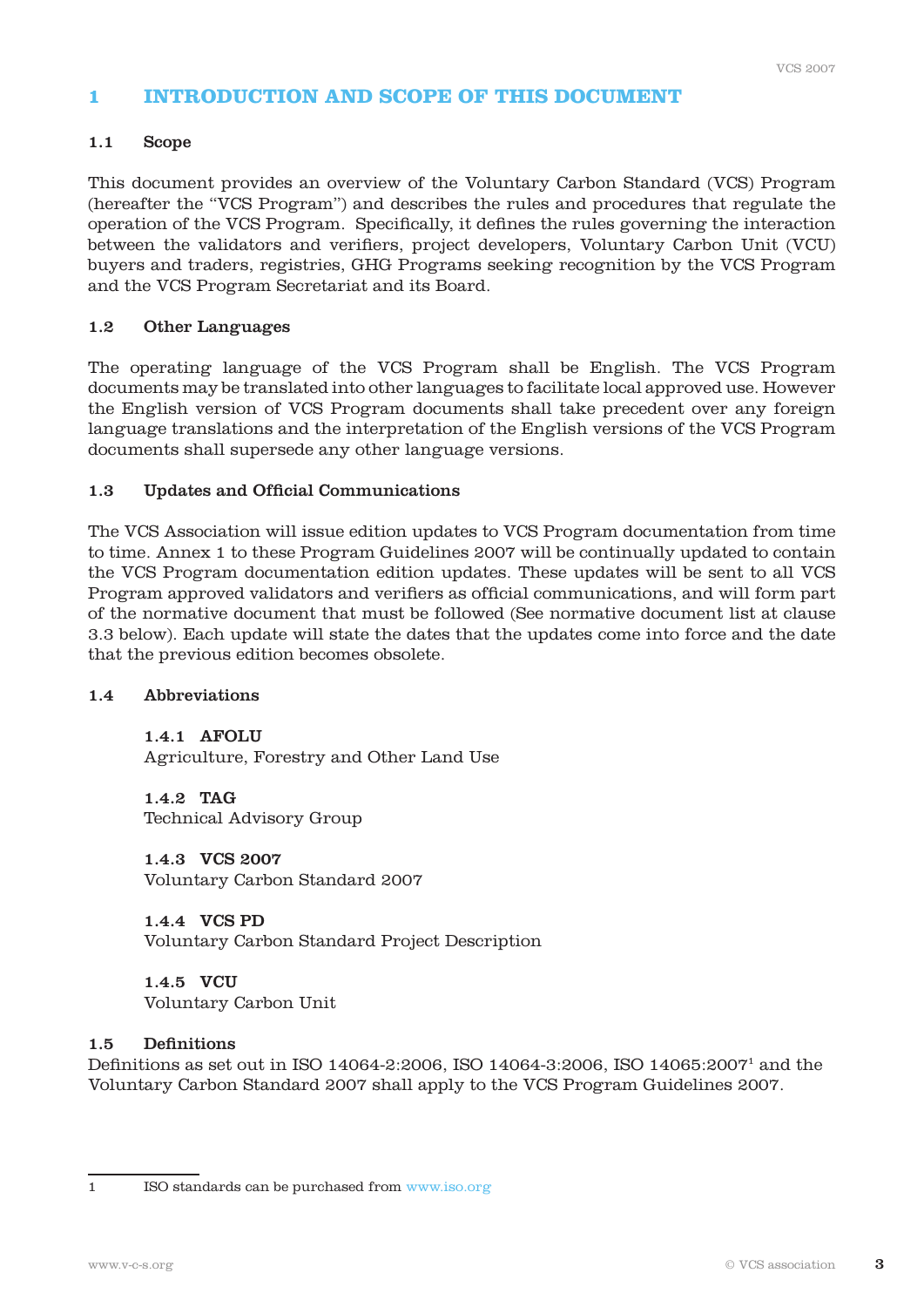## **2 OBJECTIVES AND PRINCIPLES**

## 2.1 VCS Program Objectives

The VCS Program provides a robust global standard, program framework and institutional structure for validation and verification of voluntary GHG emission reductions or removals. The VCS Program aims to:

- Standardize and provide transparency and credibility to the voluntary carbon market by establishing the VCS Program as a rigorous, global standard for voluntary GHG emission reductions and removals and create a trusted and fungible voluntary GHG emission reduction and removal credit; the VCU;
- Experiment and stimulate innovation in GHG mitigation technologies and validation, verifiation and registration processes and offer lessons that can be build into other programs and regulations;
- Provide a secure, custodial service for all VCUs that offers assurance against double counting and provides transparency to the public; and
- Provide assurance for investors, buyers and other users that the VCUs they are purchasing are real, additional and permanent.

## 2.2 VCS Program Criteria for GHG Projects

VCUs validated and verified under the VCS Program must meet the following principles:

### 2.2.1 Real

 All the GHG emission reductions and removals and the projects that generate them must be proven to have genuinely taken place.

## 2.2.2 Measurable

 All GHG emission reductions and removals must be quantifiable using recognised measurement tools (including adjustments for uncertainty and leakage) against a credible emissions baseline.

#### 2.2.3 Permanent

 Where GHG emission reductions or removals are generated by projects that carry a risk of reversibility, adequate safeguards must be in place to ensure that the risk of reversal is minimized and that, should any reversal occur, a mechanism is in place that guarantees the reductions or removals will be replaced or compensated.

#### 2.2.4 Additional

 Project-based GHG emission reductions and removals must be additional to what would have happened under a business as usual scenario if the project had not been carried out.

## 2.2.5 Independently verified

 All GHG emission reductions and removals must be verified to a reasonable level of assurance by an accredited validator or verifier with the expertise necessary in both the country and sector in which the project is taking place.

## 2.2.6 Unique

 Each VCU must be unique and should only be associated with a single GHG emission reduction or removal activity. GHG Programs must contain checks to ensure that double counting of reductions and removals – in mandatory or other voluntary markets – does not take place.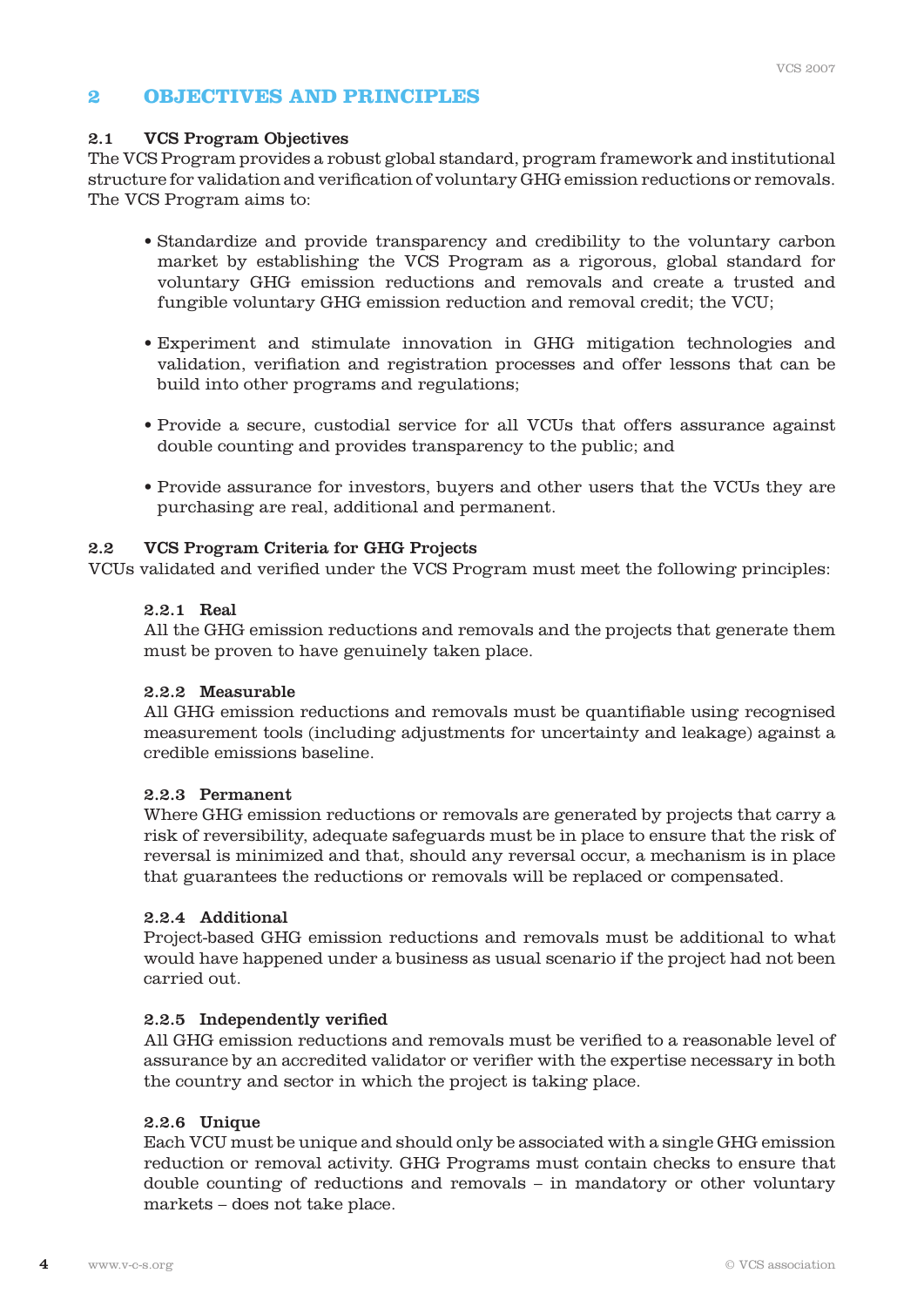#### 2.2.7 Transparent

 Publicly disclose sufficient and appropriate GHG related information to allow intended users to make decisions with reasonable confidence.

#### 2.2.8 Conservative

 Use conservative assumptions, values and procedures to ensure that the GHG emission reductions or removals are not over-estimated.

## **3 OVERVIEW OF THE VCS PROGRAM**

#### 3.1 History

The Climate Group, the International Emissions Trading Association (IETA) and the World Business Council for Sustainable Development are the partner organizations that founded the VCS Program. The World Economic Forum also partnered in development of the Program for part of the process. Version 1 of the VCS was released on 28 March 2006 as both a consultation document and a standard for use by the market. VCS Version 2 was released in October 2006 as a consultation document and did not replace Version 1 as the market standard. After two years of work, two public consultation rounds, 150 written submissions, 12 months work from a 19 member Steering Committee, seven technical working groups, and consultation with approximately 1000 stakeholders, the VCS 2007 was released on 19 November 2007.

#### 3.2 Scope

The VCS Program provides the standards and framework for independent validation and verification of GHG emission reductions and removals based on ISO 14064-2:2006 and ISO 14064-3:2006. The scope of the VCS Program covers all those activities related to the generation of GHG emission reductions and removals. The scope does not cover company carbon footprints or carbon neutral claims.

Participation is voluntary and based on objective criteria. The VCS Program is not discriminatory to validators and verifiers, registries, project proponents, buyers and other GHG Programs seeking recognition under the VCS Program.

#### 3.3 Program Documents

The VCS Program consists of set of normative documents. These include:

- These Program Guidelines 2007 which provide rules for project proponents, validators and verifiers governing:
	- The Voluntary Carbon Standard (VCS) 2007;
	- The Agriculture, Forestry and Other Land Use (AFOLU) guidance document;
	- VCS Project Description and template for validation and verification reports;
	- Group projects;
	- Project registration; and
	- VCS terms and conditions for project proponents and validators and verifiers; and
- The VCS Gap Analysis Methodology including process for linking with other GHG Programmes.

#### 3.4 VCS Program Revision

The VCS shall be updated on a yearly basis for the first two years, and every two years subsequently. The VCS Program review process will be announced on www.v-c-s.org.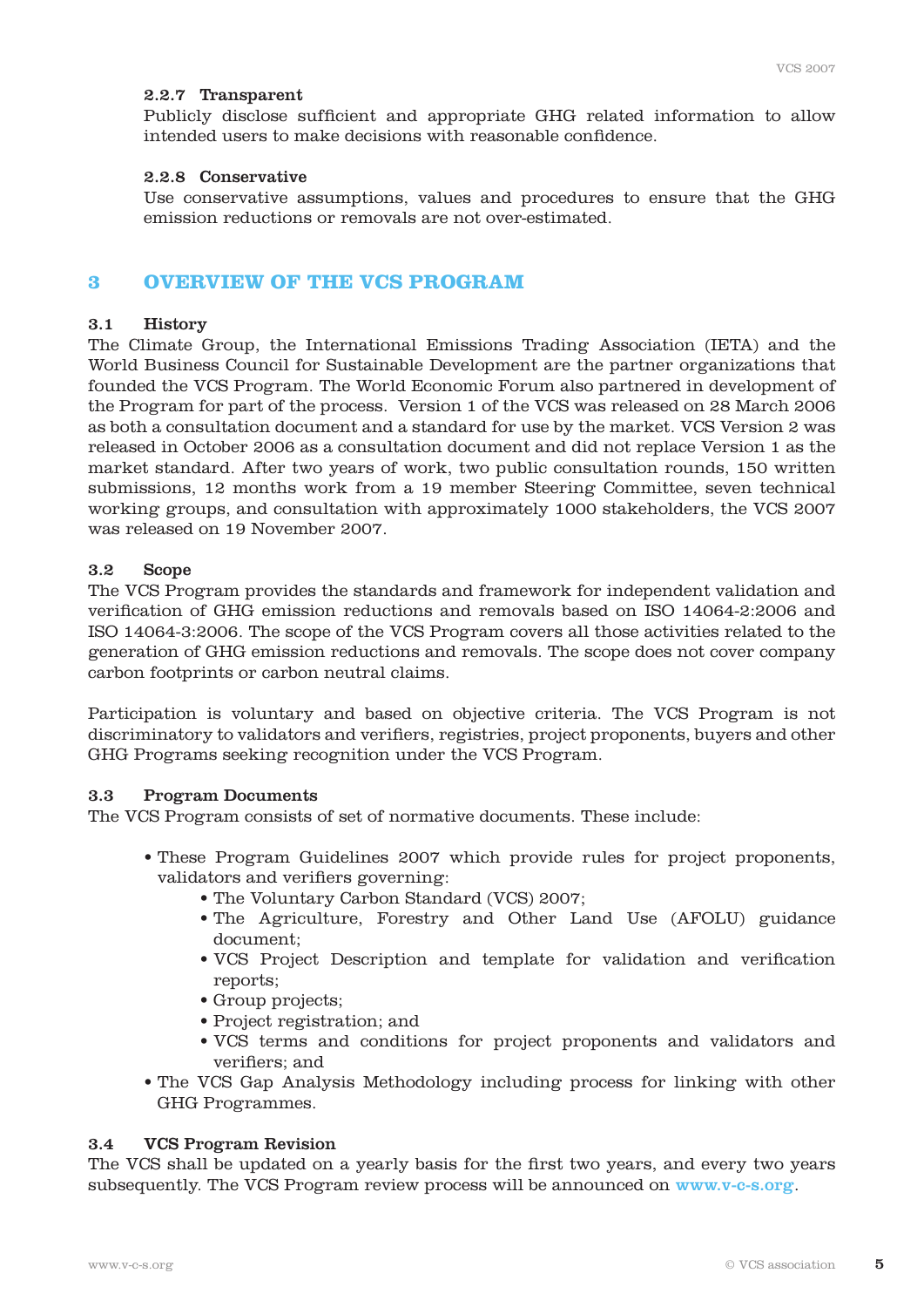#### 3.5 Roles and Responsibilities

#### 3.5.1 Project Proponent

 Project proponents are those bodies that establish and operate GHG projects in accordance with VCS Program requirements. This includes providing a VCS PD, monitoring plan and report and proof of title for validation and verification.

#### 3.5.2 Validator and Verifier

Validators and verifiers are accredited to:

- validate and verify GHG projects;
- validate new GHG project methodologies, baseline and additionality performance standards; and
- perform gap analysis of other GHG Programs.

 The list of VCS approved validators and verifiers organized by the sectoral scopes and geographies for which they are appproved is available on www.v-c-s.org. All validators and verifiers must sign the VCS validation and verification agreement with the VCS Association before they can peform any validations and verifications in connection with the VCS Program.

 Validators and verifiers are only eligible to carry out work for the project scopes and geographies that they are accredited for.

 Micro projects can be validated and verified by micro project validators and verifiers not accredited by an approved VCS Program when they meet the requirements outlined in the VCS 2007. A minimum of the first five verification reports from the micro verifier must be reviewed by an approved VCS validator or verifier. The project proponent must cover the costs of all verifiers.

 Once a micro project verifier has successfully undertaken 5 validations or verifications, it will be able to apply to the VCS Secretariat for permission to no longer need the review by a VCS approved validator or verifier. The VCS Secretariat will then approve the small project verifier within a given scope. The small projects verifier must have a minimum of three successful verification reports to establish competency in a given scope.

 It is up to the VCS accredited validators or verifiers reviewing the micro project validator or verifier work to ensure that the micro project validator or verifier meets the requirements of VCS 2007. The VCS Secretariat will be responsible for reviewing the performance of micro project validators and verifiers. The review process will be outlined and announced on www.v-c-s.org.

## 3.5.3 Registry Operator

 Registry operators are those bodies that operate approved VCS registries. Registry operators are responsible for verifying that all required VCS documents have been submitted to the registry, issuing and maintaining accounts of VCUs for account holders and maintaining custody and records of VCU original legal ownership.

#### 3.5.4 Buyers

Buyers are companies, organizations or individuals who purchase VCUs.

## 3.5.5 VCS Association

 The VCS Program is managed by the VCS Association. The VCS Association is an independent, non-profit, association that legally represents the VCS Secretariat and Board. The VCS Association is registered as an Association under Swiss Law.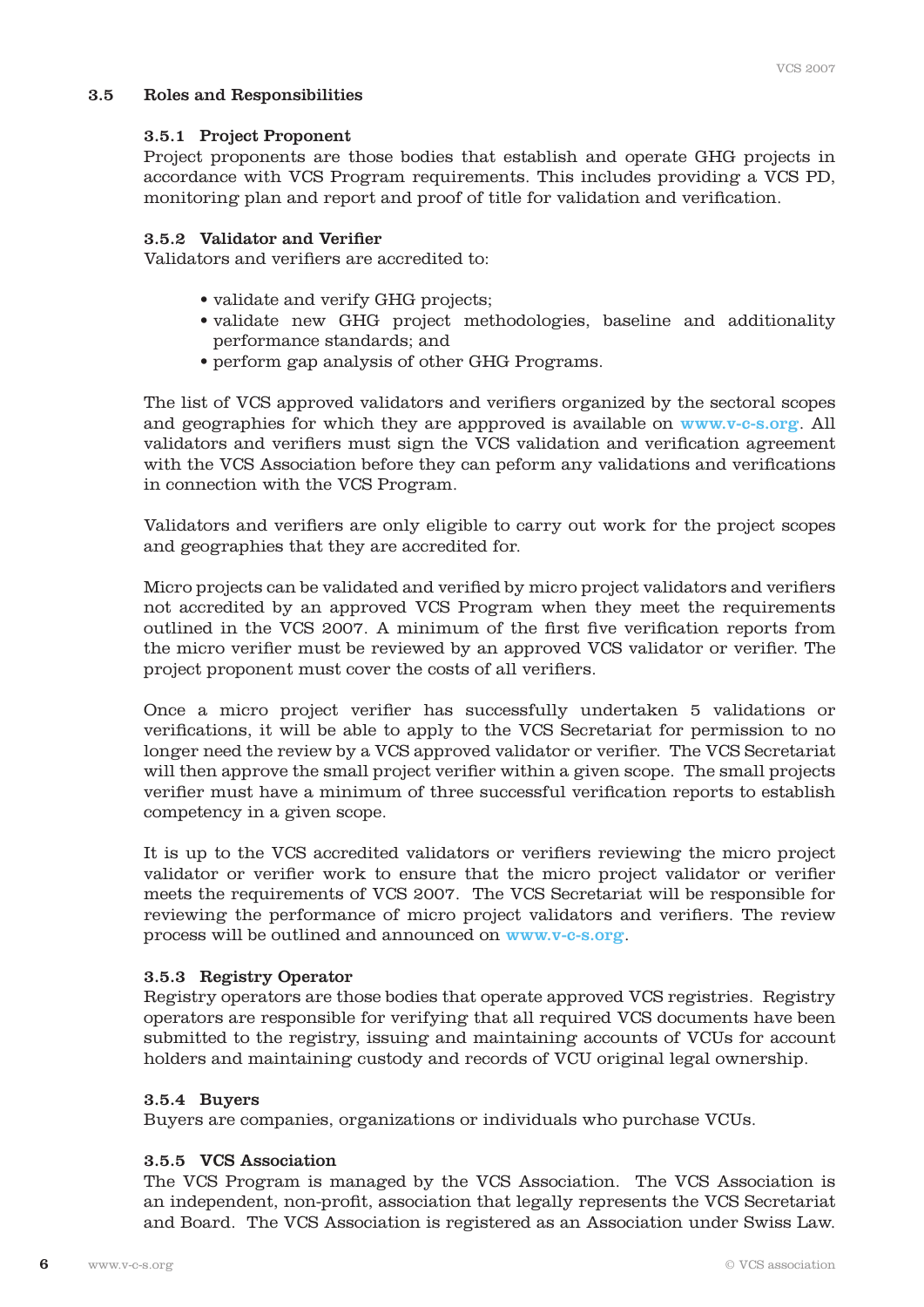The VCS Program has its own Secretariat which is resposible for responding to stakeholder queries, liaising with the media, entering into contracts, managing relationships with registry operators and accreditation bodies and managing the VCS website and project database. The Secretariat will not be responsible for approving or rejecting projects, new baseline, monitoring or additionality methodologies or making decisions about accreditation of validators and verifiers.

 The Board can request that the VCS Secretariat be strengthened by Technical Advisory Groups (TAGs). The TAGs shall provide detailed technical recommendations to the Board on issues related to the VCS Program and its requirements. The Agriculture, Forestry and Land-Use (AFOLU) TAG has provided this role through the VCS 2007 development process. A full list of TAGs can be found on www.v-c-s.org.

#### **4 RULES**

#### 4.1 Rules

The VCS Program Guidelines 2007 establish the rules applicable to validators and verifiers approved under the VCS Program to validate and verify GHG projects. Project proponents can be any of the following:

#### 4.1.1 Individual GHG Project

 A project is a measure, operation or an action that aims at reducing or removing GHG emissions.

#### 4.1.2 A Group of GHG Projects

 Any combination of GHG projects or project categories that meets the requirements of the VCS 2007 (See clause 5.2 below).

#### 4.2 Licenses and Agreements.

Rights and obligations for validators and verifiers, project proponents and registry operators are set out in the agreements signed with the VCS Association.The VCS Association issues licences to approved validators and verifiers, who are thus empowered to issue validation and verification statements of compliance against the VCS standard.

The VCS Board reserves the right to sanction validators and verifiers, project proponents and registry operators based on evidence of an improper procedure.

## **5 OPTIONS FOR VALIDATION & VERIFICATION**

Project Proponents can achieve validation and verification for their GHG Project under any one of the two options described below.

#### 5.1 OPTION 1: Individual Validation and Verification of a GHG Project

Any single GHG Project that meets The VCS 2007 requirements can be registered . Projects are divided into three groups:

- micro projects: under 5,000 tCO2-e per year;
- projects:  $5,000 1,000,000$  tCO2-e per year; and
- mega projects: greater than 1,000,000 tCO2-e per year.

Verification requirements differ depending on the project size.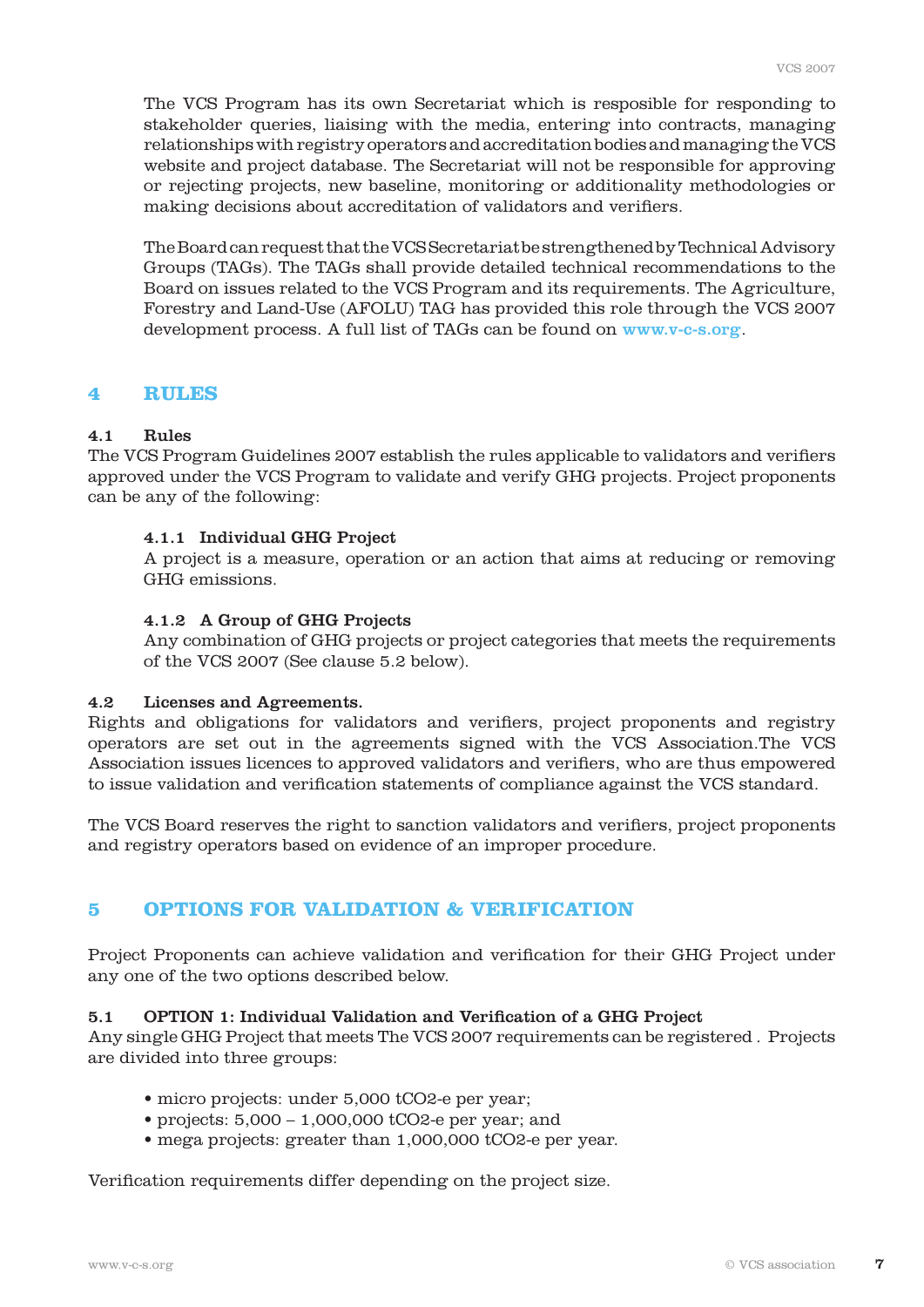### 5.2 OPTION 2: Grouped Projects

Any combination of GHG projects or project categories that meets the requirements of the VCS 2007 can be registered as a grouped project.

A grouped project can included one or more sub-groups, for example a combination of project categories or projects, as long as each sub group retains its distinctive characteristics. A grouped project shall have one central GHG information system and controls associated with the project and its monitoring. It is anticipated that such central GHG information system and controls will include items identified in ISO14064-3:2006, clause 4.5

The sampling done by the verifiers differ depending on the number of subgroups and projects in each sub group and will be amended based on the ongoing findings from the verification. The sampling shall as a minimum meet the sampling requirements set out under IAF Guide to ISO/IEC Guide 66:1999.

## **6 VCS REGISTRATION**

#### 6.1 Registration Steps

A flowchart summarizing the VCS Program project approval process is at Annex 2. The registration steps are:

#### 6.1.1 Step 1

 The project proponent submits its VCS project description, monitoring plan and reports, proof of title and if already available a validation report and other information required to the VCS Program accredited validation and verification body. This includes a signed copy of the VCS Program Terms and Conditions.

#### 6.1.2 Step 2

 An accredied VCS Program validator or verifier then assess the claim against the VCS 2007 and produce:

- a validation report (validation of the VCS PD including an assessment of additionality);
- a verification report (report of a periodic formal independent review and ex-post determination of the monitored GHG emission reductions and removals); and
- a certification statement (written assurance by a VCS Program accredited verifier that a project achieved the reductions in GHG emissions and removals as verified).

#### 6.1.3 Step 3

 Project proponent submits the VCS PD, certification statement, validation and verification reports and proof of title to the registry operator.

#### 6.1.4 Step 4

 The VCS registry operator checks the documentation submitted under step three to ensure that that the required VCS Program documents have been submitted and that documents are originals or electronic certified copies of originals. If the registry operator is satisfied they submit electronic copies of these documents to the VCS database and send a request for the VCU serial numbers from the VCS Association.

 Projects that received an up-front validation, but have not had any emisisons reductions or removals verified could volunteer to be recorded on the VCS project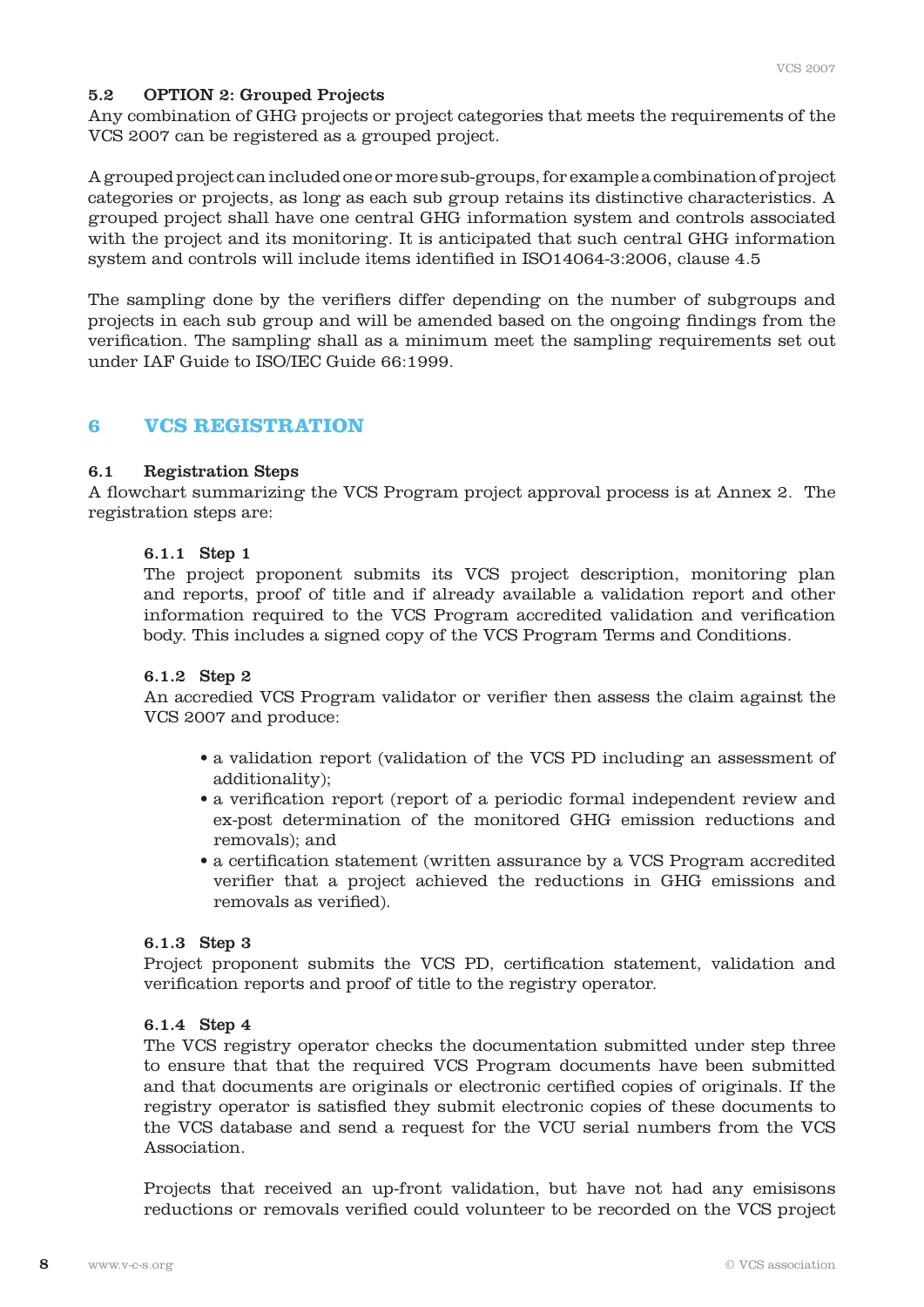database in line with the normal VCS Program requirements.

#### 6.1.5 Step 5

 The VCS Association will check that the project has not been previously registered under the VCS Program (by searching to see that the project's GPS boundaries have not been registered in the project database) and requests and receives payment of the VCS Program registration fee. The VCS Association issues serial numbers to VCS registries for the VCUs, logging these on the project database along with project documentation.

#### 6.1.6 Step 6

 The VCS registry deposits the original documentation or certified electronic copies of the original documents submitted under Step 3 into custodial service. The VCS registry issues VCUs into the account of the project proponent or owner and provides receipt of the VCUs to them.

#### 6.2 VCS Registration Fee

VCS Secretariat charges a registration fee to cover administration costs. The fee is curently set at €0.04 for every VCU issued. The fee must be paid before VCUs shall be issued by an approved VCS registry.

## **7 VCS PROJECT DATABASE**

The VCS approved registries are supported by a central project database on the VCS website. The VCS project database lists each approved VCS Program project including providing a unique serial number for the project's VCUs.

The project database provides access to the physical documentation pertaining to registered projects. At a minimum this will include the VCS PD and validation and verification reports. Commercially sensitive information will be protected as described in VCS 2007.

The project database provides the main interface for public access. Users will be able to search the database to locate VCS Program projects as well as confirm the cancellation of VCUs. Stakeholders will be able to search for the unique VCU numbers and verify whether this VCU has been cancelled or not. They will not be able to verify who owns the VCU.

## **8 VCS APPROVED REGISTRIES**

#### 8.1 VCS Registries

Only registries approved by the VCS Association can issue VCUs. The approved list of VCS registries and the process by which they are approved is available on www.v-c-s.org.

#### **9 APPEALS**

#### 9.1 Appeal process

There will be an appeal process for cases where project proponents feel that the validator or verifier have misinterpreted the VCS Program and all avenues of discussion with the validator or verifier have been exhausted. The VCS Association will commission an independent consultant to perform this review. The independent consultant will be selected by the VCS Secretariat and paid for by the project proponent demanding the review. All final decisions on the appeal will be made by the VCS Board.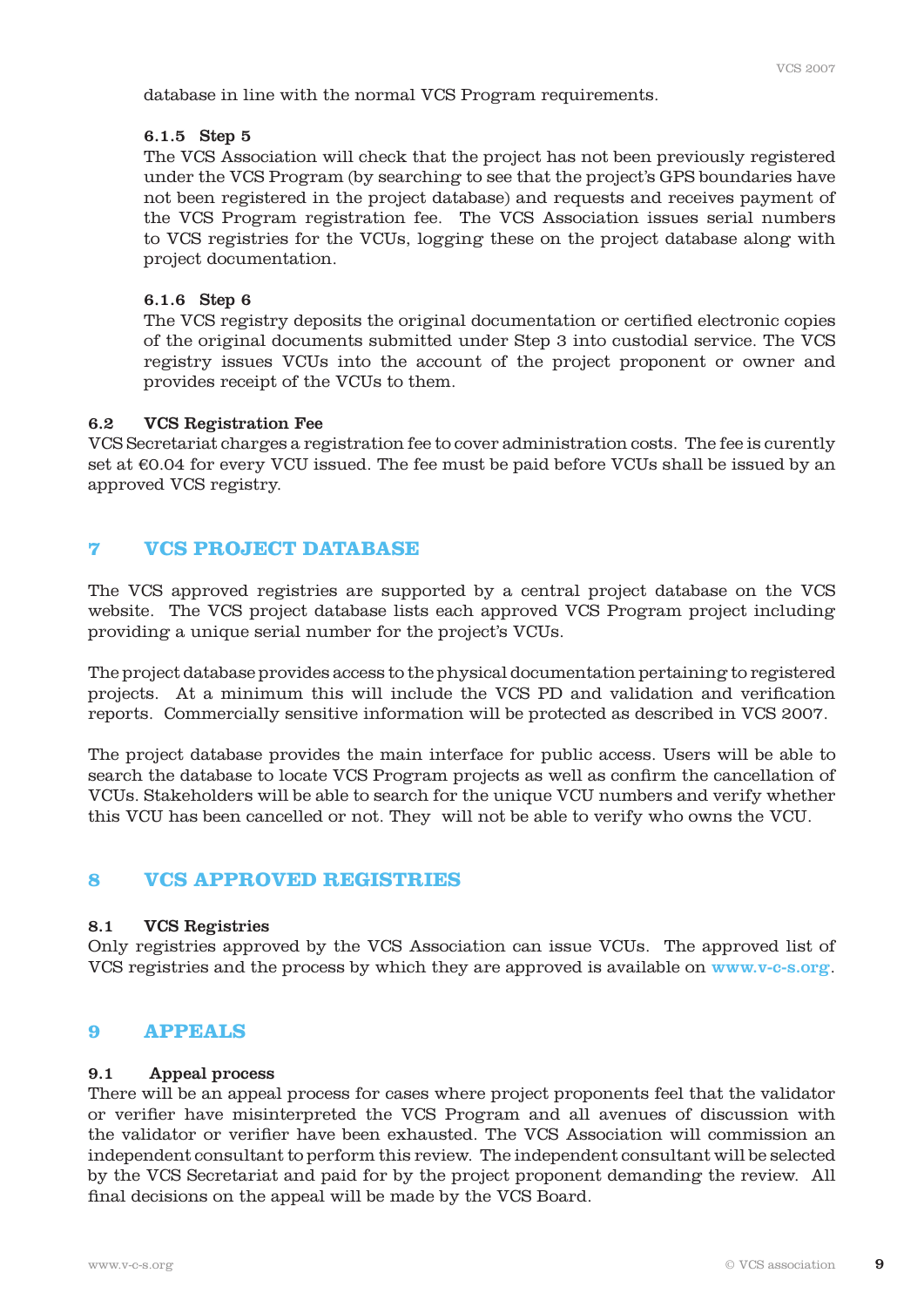## **10 VCS RECOGNITION OF OTHER GHG PROGRAMS**

The VCS Program aims to build on and recognise other credible GHG Programs. Projects approved under an approved GHG Program can choose to have their GHG emission reductions or removals transferred into VCUs.

#### 10.1 Gap Analysis Methodology

The approval of other GHG Programs is based on the principle of full compatibility with the VCS Program.

This will be determined based on a gap analysis that verifies that the GHG emission reductions or removals approved under the GHG Program are fully compatible with VCUs created under the VCS Program. A copy of the gap analysis methodology that schemes are assessed against is available at www.v-c-s.org.

#### 10.2 Gap Analysis Process

Other GHG Programs must apply to be approved under the VCS Program. The initiation of the gap analysis could come from other interested parties as long as they provide relevant documentation in relation to the GHG Program and are endorsed to do so by the GHG Program.

The onus is on the GHG Program to prove that they meet the VCS Program criteria. The costs of the verification are borne by the GHG Program or whoever initiates the gap analysis. The applicant prepares and submits an evidence pack demonstrating how the GHG Program is in compliance with the relevant requirements of the VCS Program. The VCS Association then selects a qualified team who will use the evidence pack to verify compliance with the VCS Program. The team may seek additional evidence and information from the GHG Program.

GHG Programs do not have to translate their Program document into English, but the gap analysis report shall be produced in English and the association carrying out the verification shall be able to interact in both languages fluently.

#### 10.3 Outcomes of the Gap Analysis

Based on the gap analysis report the VCS Board will make a decision to adopt the full GHG Program, elements of the program or reject the program.

The team's report will be made public when a decision has been made by the VCS Board.

#### 10.4 Review of VCS Approved GHG Programs

Approved GHG Programs are reviewed annually by the VCS Secretariat. Any changes made by an approved GHG Program which may effect their compatibility with the VCS Program will have to be communicated immediately to the VCS Board. In the event that the VCS Board considers that the changes will lead to a non-compliance with the VCS Program requirements the VCS Board may decided to suspend its recognition of the approved GHG Program temporarily or indefinately. Any projects approved under the GHG Program prior to its changes will not be effected by the decission of the VCS Board.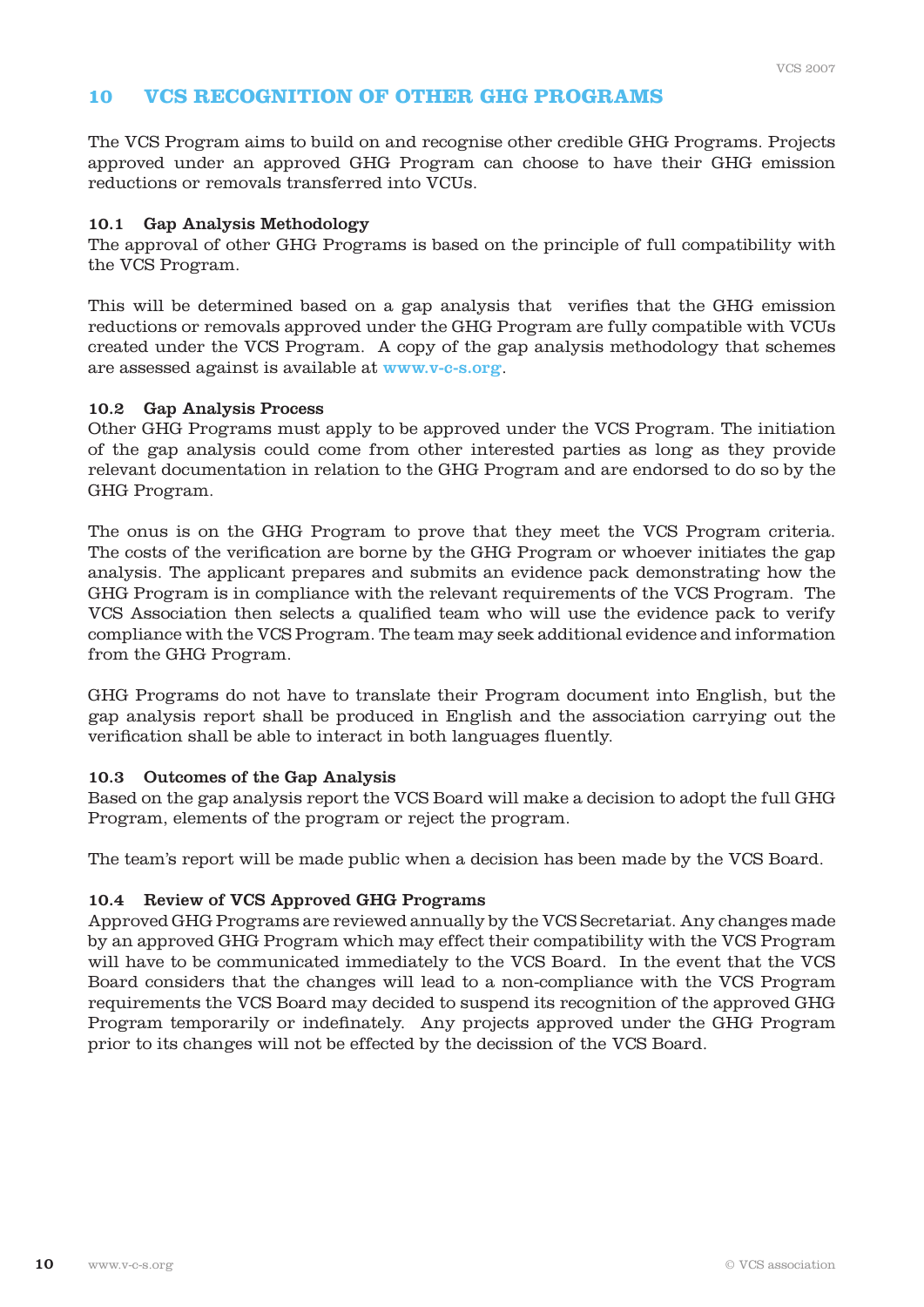## **11 ANNEXES**

#### Annex 1 – VCS Program Documentation Edition Updates

- 1. Voluntary Carbon Standard 2007 19 November 2007
- 2. Program Guidelines 2007 19 November 2007
- 3. VCS Agriculture, Forestry and Other Land Use Projects 19 November 2007

### Annex 2 - VCS Project Process Flowchart